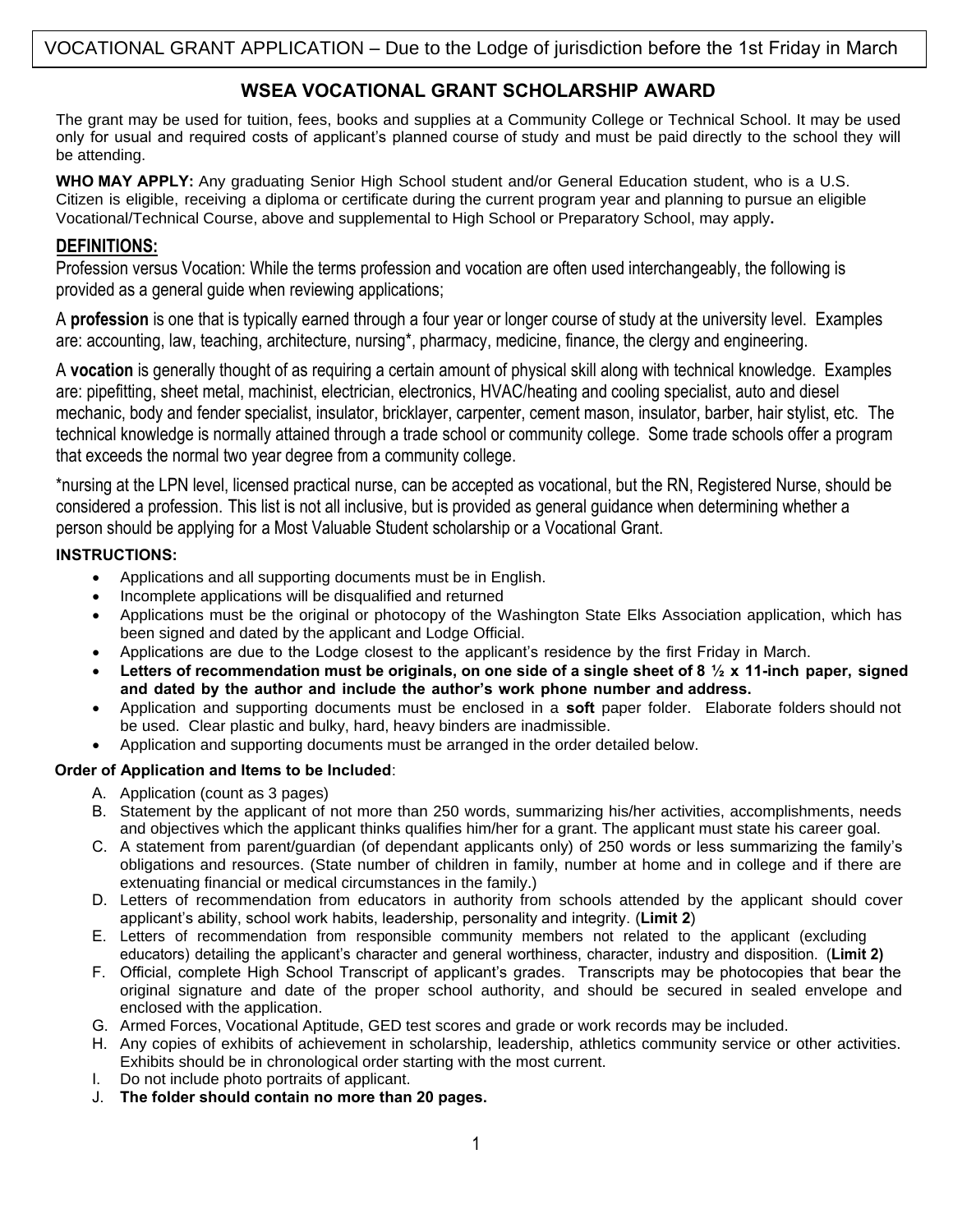#### **JUDGING IS BASED ON THE FOLLOWING:**

- MOTIVATION- General worthiness, desire
- NEED- Financial need, resourcefulness
- SKILLS- Showing aptitude for chosen vocation
- ORGANIZATION OF APPLICATION- Neatness, completeness and following directions

#### **PROCEDURE AND TIMELINE**

- Applications will be received by the Lodge Vocational Grant Chair before the 1st Friday in March.
- Lodge Judging will be completed and winners mailed to the district vocational scholarship chairman before the 3rd Friday in March
- District Chairman will complete judging and mail the District winners to the State Vocational Scholarship Chairman by the last Friday in March
- State Chairman will complete judging and notify lodges by the 3rd Thursday in April

#### **Grant Recipient Information**:

- Vocational Grant expires 17 months from the date of the
- Payment will be made directly to the school after proof or registration.
- Grant is subject to cancellation or withdrawal if student's conduct is contrary to the principles of law and morality supported by the Elks.
- The recipient must be willing to have his/her name used in articles related to this Grant Award.
- The first place recipient must be willing and able to attend and speak at the local lodge recognition celebration.

## **ALL APPLICATIONS BECOME THE PROPERTY OF THE WASHINGTON STATE ELKS ASSOCIATION AND WILL NOT BE RETURNED. Non-Winning applications will be shredded to protect confidentiality**.

Applicants should make a copy for their own records.

**Application Tips:**

**Start the application process early.** Visit [www.waelks.net](http://www.waelks.net/) to find the Elks lodge nearest to where you live. Contact the lodge for application drop off times.

**Read the Instructions.** We include them for your benefit; knowing exactly what you need to do will make the application process go faster and easier.

**Don't forget to make the copy.**

**Make life easier for the judges.** When you're finished, **don't** put any staples or paperclips on your application. Simply place it, as instructed in a folder.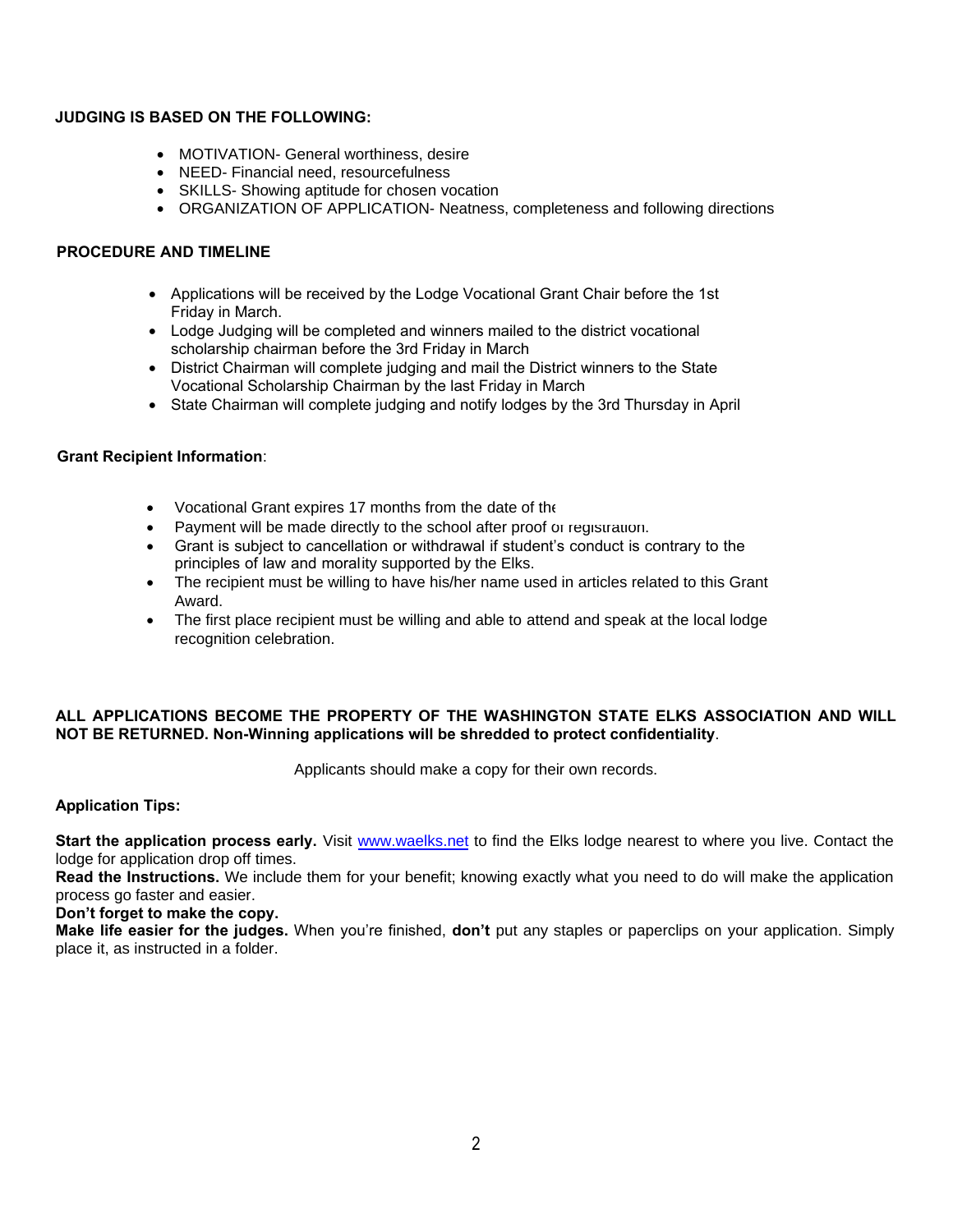**WASHINGTON STATE** 



# **VOCATIONAL GRANT AWARD APPLICATION**

| Address_____________                                                                                                                                | <b>PO Box</b>                     |    |  |
|-----------------------------------------------------------------------------------------------------------------------------------------------------|-----------------------------------|----|--|
| Street                                                                                                                                              |                                   |    |  |
|                                                                                                                                                     |                                   |    |  |
| Citizenship-United StatesYes___ No___If not born a United States citizen, give date and place of Naturalization:                                    |                                   |    |  |
|                                                                                                                                                     |                                   |    |  |
|                                                                                                                                                     |                                   |    |  |
|                                                                                                                                                     |                                   |    |  |
| Year Graduating______________________<br>OR.                                                                                                        | Grade Point Average (GPA)________ |    |  |
|                                                                                                                                                     |                                   |    |  |
| Address________________                                                                                                                             |                                   |    |  |
| (City and State)<br>AND/OR<br>Name Vocational/Technical Schools/Community Colleges or Other Schools, Attended or Now Attending:                     |                                   |    |  |
|                                                                                                                                                     |                                   |    |  |
|                                                                                                                                                     |                                   |    |  |
|                                                                                                                                                     |                                   |    |  |
|                                                                                                                                                     |                                   |    |  |
| College or Vocational School Planning to Attend:                                                                                                    |                                   |    |  |
| School name                                                                                                                                         |                                   |    |  |
|                                                                                                                                                     |                                   |    |  |
|                                                                                                                                                     |                                   | 20 |  |
| Course of Study:<br>At completion, I will receive: Associate degree () Diploma () Certificate ()                                                    |                                   |    |  |
| Employment record: (List employer, address, date of employment, person to contact about employment, phone, position<br>beginning with most recent): |                                   |    |  |
|                                                                                                                                                     |                                   |    |  |
|                                                                                                                                                     |                                   |    |  |
|                                                                                                                                                     |                                   |    |  |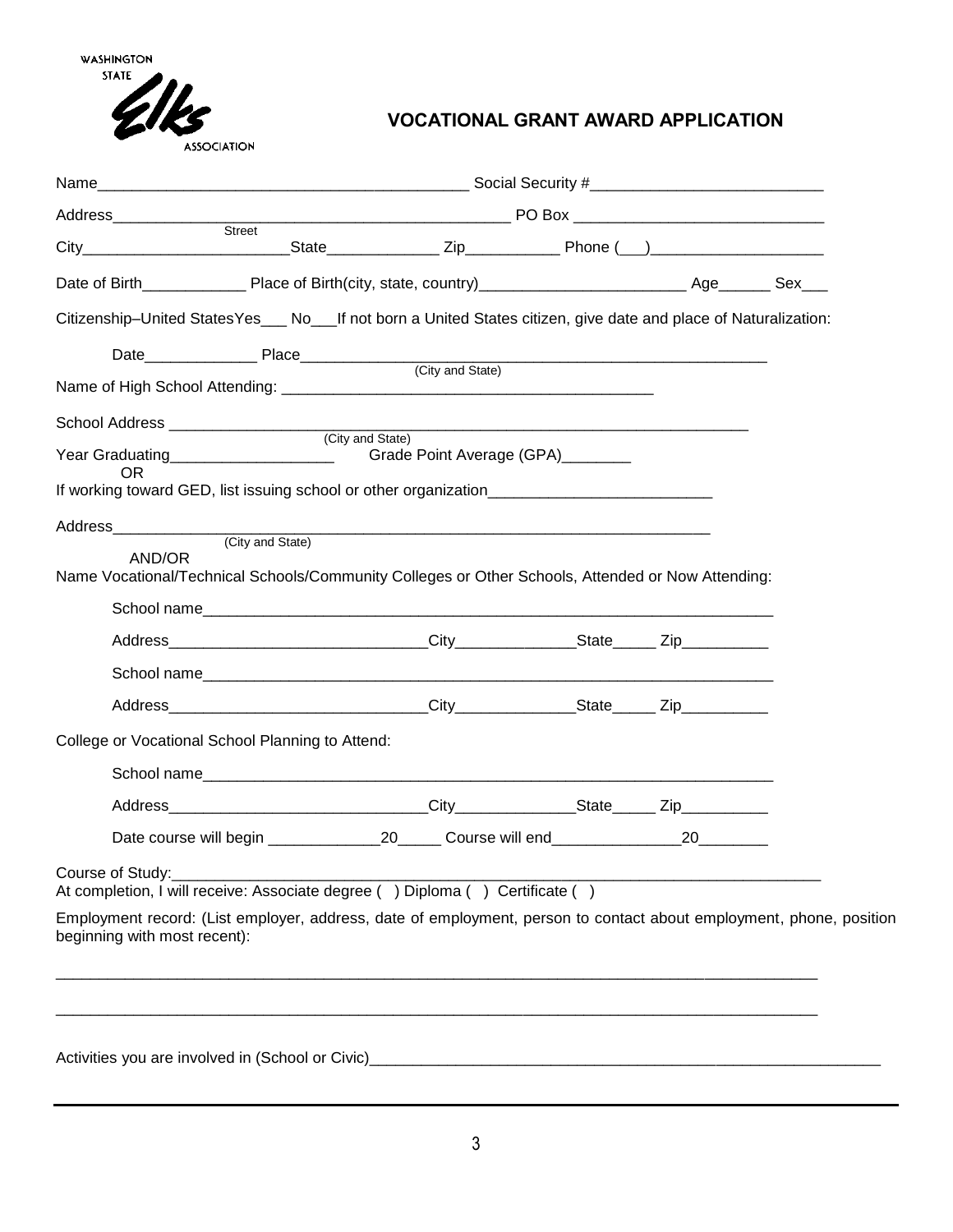## **-----------------TO BE COMPLETED BY ALL APPLICANTS------------------**

| Budget for full Academic Year of _____________ Number of months____________                                                                                                                                                    |                                                                                                                                                                                                                                                                                                                                                                     |     |  |
|--------------------------------------------------------------------------------------------------------------------------------------------------------------------------------------------------------------------------------|---------------------------------------------------------------------------------------------------------------------------------------------------------------------------------------------------------------------------------------------------------------------------------------------------------------------------------------------------------------------|-----|--|
| Tuition and fees (per quarter or semester, not monthly)                                                                                                                                                                        | $\frac{1}{2}$                                                                                                                                                                                                                                                                                                                                                       | (A) |  |
| Books and supplies                                                                                                                                                                                                             | $\begin{picture}(20,10) \put(0,0){\vector(1,0){100}} \put(15,0){\vector(1,0){100}} \put(15,0){\vector(1,0){100}} \put(15,0){\vector(1,0){100}} \put(15,0){\vector(1,0){100}} \put(15,0){\vector(1,0){100}} \put(15,0){\vector(1,0){100}} \put(15,0){\vector(1,0){100}} \put(15,0){\vector(1,0){100}} \put(15,0){\vector(1,0){100}} \put(15,0){\vector(1,0){100}} \$ | (B) |  |
| Travel to and from school                                                                                                                                                                                                      |                                                                                                                                                                                                                                                                                                                                                                     | (C) |  |
| Total of (A+B+C)= TOTAL EXPENSE                                                                                                                                                                                                |                                                                                                                                                                                                                                                                                                                                                                     | \$  |  |
| Less Anticipated income:                                                                                                                                                                                                       |                                                                                                                                                                                                                                                                                                                                                                     |     |  |
| Family's Contributions                                                                                                                                                                                                         |                                                                                                                                                                                                                                                                                                                                                                     | (D) |  |
| <b>Student's Contributions</b>                                                                                                                                                                                                 | $\frac{1}{2}$                                                                                                                                                                                                                                                                                                                                                       | (E) |  |
| Summer earnings                                                                                                                                                                                                                | $\begin{picture}(20,10) \put(0,0){\line(1,0){10}} \put(15,0){\line(1,0){10}} \put(15,0){\line(1,0){10}} \put(15,0){\line(1,0){10}} \put(15,0){\line(1,0){10}} \put(15,0){\line(1,0){10}} \put(15,0){\line(1,0){10}} \put(15,0){\line(1,0){10}} \put(15,0){\line(1,0){10}} \put(15,0){\line(1,0){10}} \put(15,0){\line(1,0){10}} \put(15,0){\line(1$                 | (F) |  |
| College Work/Study Employment                                                                                                                                                                                                  | $\frac{1}{2}$                                                                                                                                                                                                                                                                                                                                                       | (G) |  |
| Other Scholarships/Grants/Loans                                                                                                                                                                                                |                                                                                                                                                                                                                                                                                                                                                                     | (H) |  |
| TOTAL (D+E+F+G+H)= TOTAL INCOME                                                                                                                                                                                                |                                                                                                                                                                                                                                                                                                                                                                     | \$  |  |
| Amount needed to balance school budget for year                                                                                                                                                                                |                                                                                                                                                                                                                                                                                                                                                                     |     |  |
| (TOTAL EXPENSE MINUS TOTAL INCOME):                                                                                                                                                                                            |                                                                                                                                                                                                                                                                                                                                                                     |     |  |
| <b>PARENTS' FINANCIAL INFORMATION:</b> a Major consideration in awarding scholarships is the student's financial need,                                                                                                         |                                                                                                                                                                                                                                                                                                                                                                     |     |  |
| as compared with the financial needs of other applicants.                                                                                                                                                                      |                                                                                                                                                                                                                                                                                                                                                                     |     |  |
| Father/ Guardian's Name: The Contract of the Contract of the Contract of the Contract of the Contract of the Contract of the Contract of the Contract of the Contract of the Contract of the Contract of the Contract of the C |                                                                                                                                                                                                                                                                                                                                                                     |     |  |
|                                                                                                                                                                                                                                |                                                                                                                                                                                                                                                                                                                                                                     |     |  |
|                                                                                                                                                                                                                                |                                                                                                                                                                                                                                                                                                                                                                     |     |  |
|                                                                                                                                                                                                                                |                                                                                                                                                                                                                                                                                                                                                                     |     |  |
| Adjusted Gross Income from previous year as reported on Federal Income Tax Form 1040 \$                                                                                                                                        |                                                                                                                                                                                                                                                                                                                                                                     |     |  |
|                                                                                                                                                                                                                                |                                                                                                                                                                                                                                                                                                                                                                     |     |  |
| Number of persons living in home dependent upon this income, including yourself:                                                                                                                                               |                                                                                                                                                                                                                                                                                                                                                                     |     |  |
| _________________ adults                                                                                                                                                                                                       |                                                                                                                                                                                                                                                                                                                                                                     |     |  |
|                                                                                                                                                                                                                                |                                                                                                                                                                                                                                                                                                                                                                     |     |  |
| Number of dependents attending college currently____________________ Expected graduation date____________                                                                                                                      |                                                                                                                                                                                                                                                                                                                                                                     |     |  |
|                                                                                                                                                                                                                                |                                                                                                                                                                                                                                                                                                                                                                     |     |  |
|                                                                                                                                                                                                                                |                                                                                                                                                                                                                                                                                                                                                                     |     |  |
|                                                                                                                                                                                                                                |                                                                                                                                                                                                                                                                                                                                                                     |     |  |
|                                                                                                                                                                                                                                |                                                                                                                                                                                                                                                                                                                                                                     |     |  |